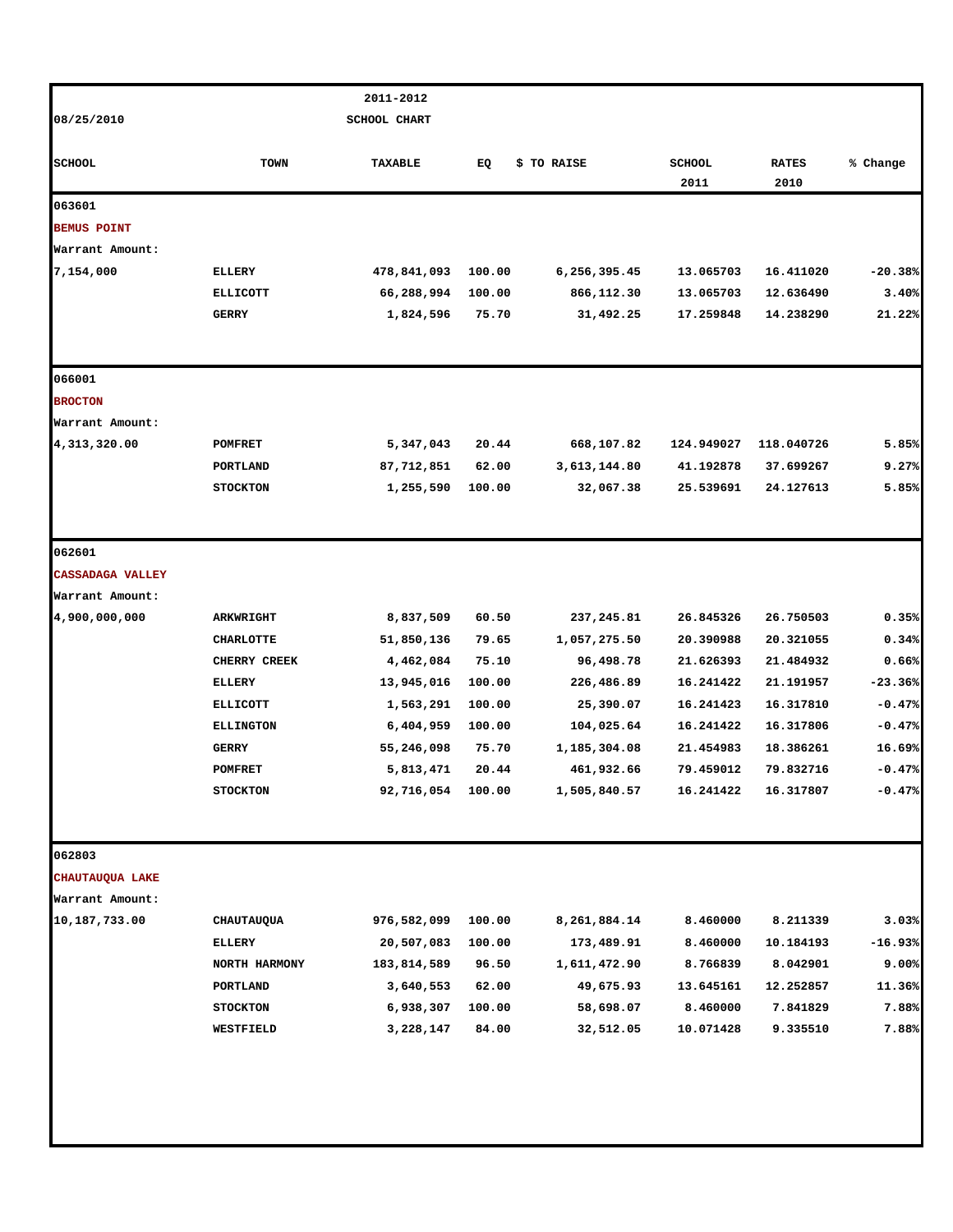|                               |                     | 2011-2012           |        |               |               |              |          |
|-------------------------------|---------------------|---------------------|--------|---------------|---------------|--------------|----------|
| 08/25/2010                    |                     | <b>SCHOOL CHART</b> |        |               |               |              |          |
|                               |                     |                     |        |               |               |              |          |
| <b>SCHOOL</b>                 | <b>TOWN</b>         | TAXABLE             | EQ     | \$ TO RAISE   | <b>SCHOOL</b> | <b>RATES</b> | % Change |
|                               |                     |                     |        |               | 2011          | 2010         |          |
|                               |                     |                     |        |               |               |              |          |
| 063201                        |                     |                     |        |               |               |              |          |
| <b>CLYMER</b>                 |                     |                     |        |               |               |              |          |
| Warrant Amount:               |                     |                     |        |               |               |              |          |
| 3,795,711.00                  | <b>CLYMER</b>       | 64,520,112          | 100.00 | 880,877.13    | 13.652753     | 13.817200    | $-1.19%$ |
|                               | FRENCH CREEK        | 103,899,428         | 100.00 | 1,418,513.20  | 13.652753     | 13.817200    | $-1.19%$ |
|                               | <b>MINA</b>         | 109,355,730         | 100.00 | 1,493,006.74  | 13.652753     | 13.817200    | $-1.19%$ |
|                               | <b>SHERMAN</b>      | 242,730             | 100.00 | 3,313.93      | 13.652742     | 13.817200    | $-1.19%$ |
|                               |                     |                     |        |               |               |              |          |
| 060300<br><b>DUNKIRK CITY</b> |                     |                     |        |               |               |              |          |
| Warrant Amount:               |                     |                     |        |               |               |              |          |
| 9,504,000                     | <b>DUNKIRK-CITY</b> | 284,924,440         | 85.25  | 6,556,347.31  | 23.010828     | 23.006417    | 0.02%    |
|                               |                     |                     | 81.50  | 2,449,581.37  | 24.069609     |              |          |
|                               | <b>DUNKIRK-TOWN</b> | 101,770,719         |        |               | 28.023901     | 25.264715    | $-4.73%$ |
|                               | <b>SHERIDAN</b>     | 17,773,090          | 70.00  | 498,071.32    |               | 29.415347    | $-4.73%$ |
| 063801                        |                     |                     |        |               |               |              |          |
| <b>FALCONER</b>               |                     |                     |        |               |               |              |          |
| Warrant Amount:               |                     |                     |        |               |               |              |          |
| 6,473,600                     | CARROLL             | 3,347,139           | 100.00 | 61,677.12     | 18.426816     | 18.096276    | 1.83%    |
|                               | <b>ELLICOTT</b>     | 225, 132, 895       | 100.00 | 4,148,482.49  | 18.426816     | 18.096276    | 1.83%    |
|                               | <b>ELLINGTON</b>    | 40, 412, 861        | 100.00 | 744,680.36    | 18.426816     | 18.096276    | 1.83%    |
|                               | GERRY               | 5,220,219           | 75.70  | 127,070.03    | 24.341897     | 20.390170    | 19.38%   |
|                               | POLAND              | 75,523,084          | 100.00 | 1,391,649.99  | 18.426816     | 18.096276    | 1.83%    |
| 064603                        |                     |                     |        |               |               |              |          |
| <b>FORESTVILLE</b>            |                     |                     |        |               |               |              |          |
| Warrant Amount:               |                     |                     |        |               |               |              |          |
| 3,385,591                     | ARKWRIGHT           | 20,747,059          | 60.50  | 600,294.67    | 28.934000     | 28.215675    | 2.55%    |
| (Including Catt. Co)          | <b>HANOVER</b>      | 93,454,674          | 100.00 | 1,635,928.61  | 17.505000     | 17.211562    | 1.70%    |
|                               | <b>SHERIDAN</b>     | 27,276,096          | 70.00  | 682,099.12    | 25.007200     | 24.587945    | 1.71%    |
|                               | VILLENOVA           | 13,256,063          | 76.00  | 305,326.35    | 23.033000     | 22.352677    | 3.04%    |
|                               |                     |                     |        |               |               |              |          |
| 065801                        |                     |                     |        |               |               |              |          |
| <b>FREDONIA</b>               |                     |                     |        |               |               |              |          |
| Warrant Amount:               |                     |                     |        |               |               |              |          |
| 14, 144, 643                  | <b>ARKWRIGHT</b>    | 6,409,253           | 60.50  | 234,478.61    | 36.584390     | 35.618150    | 2.71%    |
|                               | <b>DUNKIRK-TOWN</b> | 631,338             | 81.50  | 17,145.71     | 27.157740     | 26.658980    | 1.87%    |
|                               | <b>POMFRET</b>      | 114,069,347         | 20.44  | 12,352,056.24 | 108.285500    | 106.296810   | 1.87%    |
|                               | PORTLAND            | 15,623,382          | 62.00  | 557,743.55    | 35.699280     | 33.948540    | 5.16%    |
|                               | <b>SHERIDAN</b>     | 31,095,465          | 70.00  | 983,218.89    | 31.619370     | 31.038670    | 1.87%    |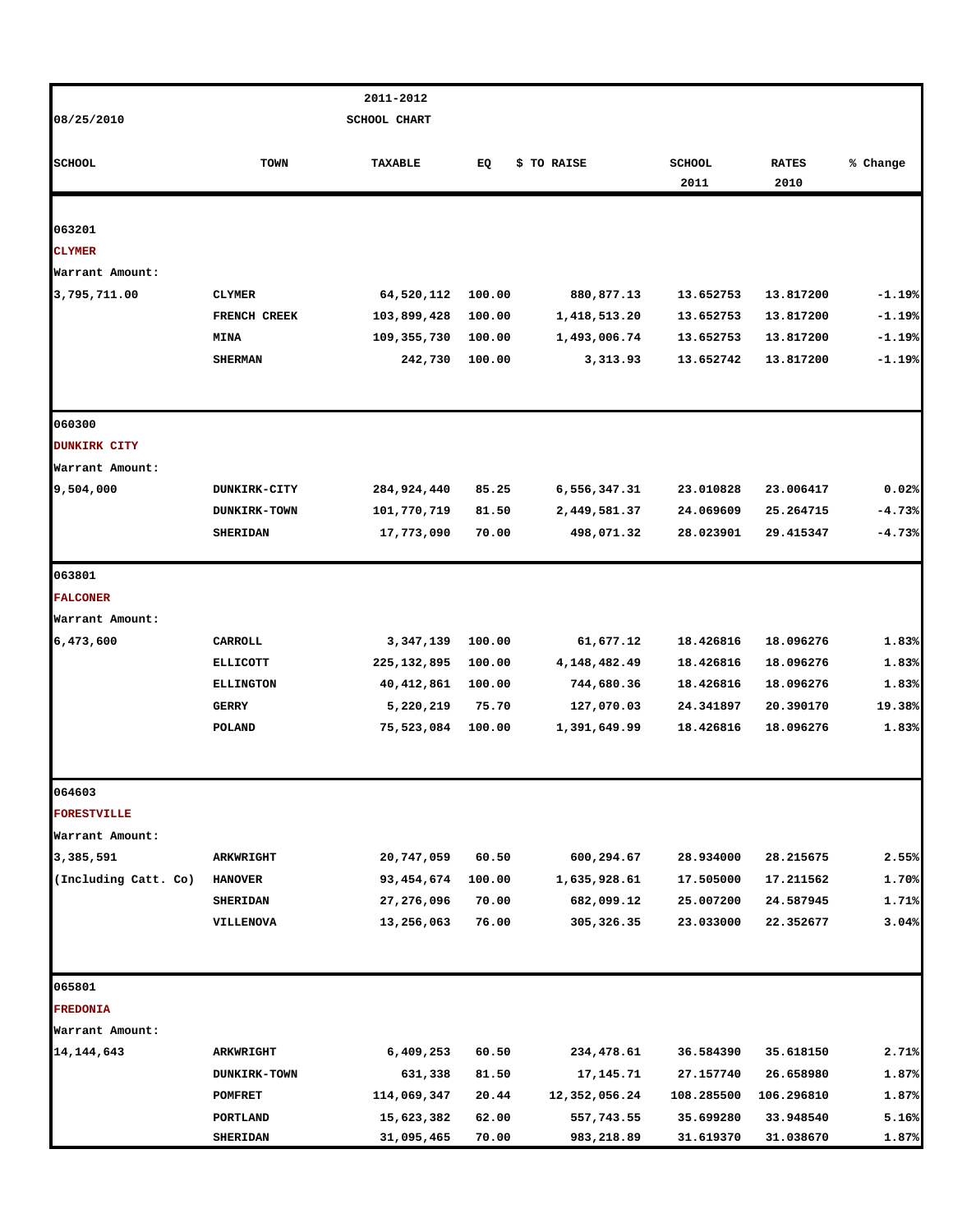|                              |                  | 2011-2012                |        |              |                       |                      |          |
|------------------------------|------------------|--------------------------|--------|--------------|-----------------------|----------------------|----------|
| 08/25/2010                   |                  | SCHOOL CHART             |        |              |                       |                      |          |
|                              |                  |                          |        |              |                       |                      |          |
| <b>SCHOOL</b>                | <b>TOWN</b>      | <b>TAXABLE</b>           | EQ     | \$ TO RAISE  | <b>SCHOOL</b><br>2011 | <b>RATES</b><br>2010 | % Change |
|                              |                  |                          |        |              |                       |                      |          |
|                              |                  |                          |        |              |                       |                      |          |
| 062401                       |                  |                          |        |              |                       |                      |          |
| <b>FREWSBURG</b>             |                  |                          |        |              |                       |                      |          |
| Warrant Amount:              |                  |                          |        |              |                       |                      |          |
| 4,793,293                    | BUSTI            | 13,299,712               | 100.00 | 312,937.00   | 23.529595             | 22.786147            | 3.26%    |
| (Including Catt. Co)         | CARROLL          | 128,365,568              | 100.00 | 3,020,460.00 | 23.530145             | 22.786684            | 3.26%    |
|                              | <b>KIANTONE</b>  | 41,481,385               | 99.00  | 985,899.00   | 23.767268             | 23.016310            | 3.26%    |
|                              | POLAND           | 13,118,163               | 100.00 | 308,665.00   | 23.529596             | 22.786147            | 3.26%    |
| 047201                       |                  |                          |        |              |                       |                      |          |
| <b>GOWANDA</b>               |                  |                          |        |              |                       |                      |          |
| (includes Library Tax)       |                  |                          |        |              |                       |                      |          |
| Warrant Amount:              |                  |                          |        |              |                       |                      |          |
| 4,610,754                    | <b>HANOVER</b>   | 106,140                  | 100.00 | 1,774.95     | 16.722725             | 16.159056            | 3.49%    |
| (Including Catt. Co)         |                  |                          |        |              |                       |                      |          |
| 060800                       |                  |                          |        |              |                       |                      |          |
| <b>JAMESTOWN</b>             |                  |                          |        |              |                       |                      |          |
| Warrant Amount:              | <b>JAMESTOWN</b> | 670,272,684              | 100.00 | 9,066,201.53 | 19.693192             |                      |          |
| 10, 163, 714                 | <b>KIANTONE</b>  | 36,791,551               | 99.00  | 569,358.35   | 19.898658             |                      |          |
|                              | BUSTI            | 25,491,234               | 100.00 | 370,490.75   | 19.698066             |                      |          |
|                              | <b>ELLICOTT</b>  | 10,291,007               | 100.00 | 156,647.03   | 19.698066             |                      |          |
|                              | CARROLL          | 51,600                   | 100.00 | 1,016.42     | 19.698066             |                      |          |
| 064801                       |                  |                          |        |              |                       |                      |          |
| <b>PANAMA</b>                |                  |                          |        |              |                       |                      |          |
|                              |                  |                          |        |              |                       |                      |          |
| Warrant Amount:<br>3,461,172 |                  |                          |        |              | 19.460520             |                      | $-0.48%$ |
|                              | BUSTI            | 24,533,716               | 100.00 | 477,438.91   |                       | 19.553940            |          |
|                              | <b>HARMONY</b>   | 79,377,197<br>69,266,845 | 99.00  | 1,560,324.89 | 19.657090             | 19.751460            | $-0.48%$ |
|                              | NORTH HARMONY    |                          | 96.50  | 1,396,858.99 | 20.166340             | 20.055330            | 0.55%    |
|                              | <b>SHERMAN</b>   | 1,364,260                | 100.00 | 26,549.21    | 19.460520             | 19.553940            | $-0.48%$ |
|                              |                  |                          |        |              |                       |                      |          |
| 063001                       |                  |                          |        |              |                       |                      |          |
| PINE VALLEY                  |                  |                          |        |              |                       |                      |          |
| Warrant Amount:              |                  |                          |        |              |                       |                      |          |
| 1,733,839                    | <b>ARKWRIGHT</b> | 1,561,751                | 60.50  | 45,618.06    | 29.209559             | 30.138351            | $-3.08%$ |
|                              | <b>CHARLOTTE</b> | 1,122,717                | 79.65  | 24,909.49    | 22.186796             | 22.894638            | $-3.09%$ |
|                              | CHERRY CREEK     | 37,889,551               | 75.10  | 891,579.14   | 23.531003             | 24.205917            | $-2.79%$ |
|                              | <b>ELLINGTON</b> | 11,059,136               | 100.00 | 195,434.66   | 17.671783             | 18.384394            | $-3.88%$ |
|                              | VILLENOVA        | 24,784,521               | 76.00  | 576,298.27   | 23.252346             | 23.875836            | $-2.61%$ |
|                              |                  |                          |        |              |                       |                      |          |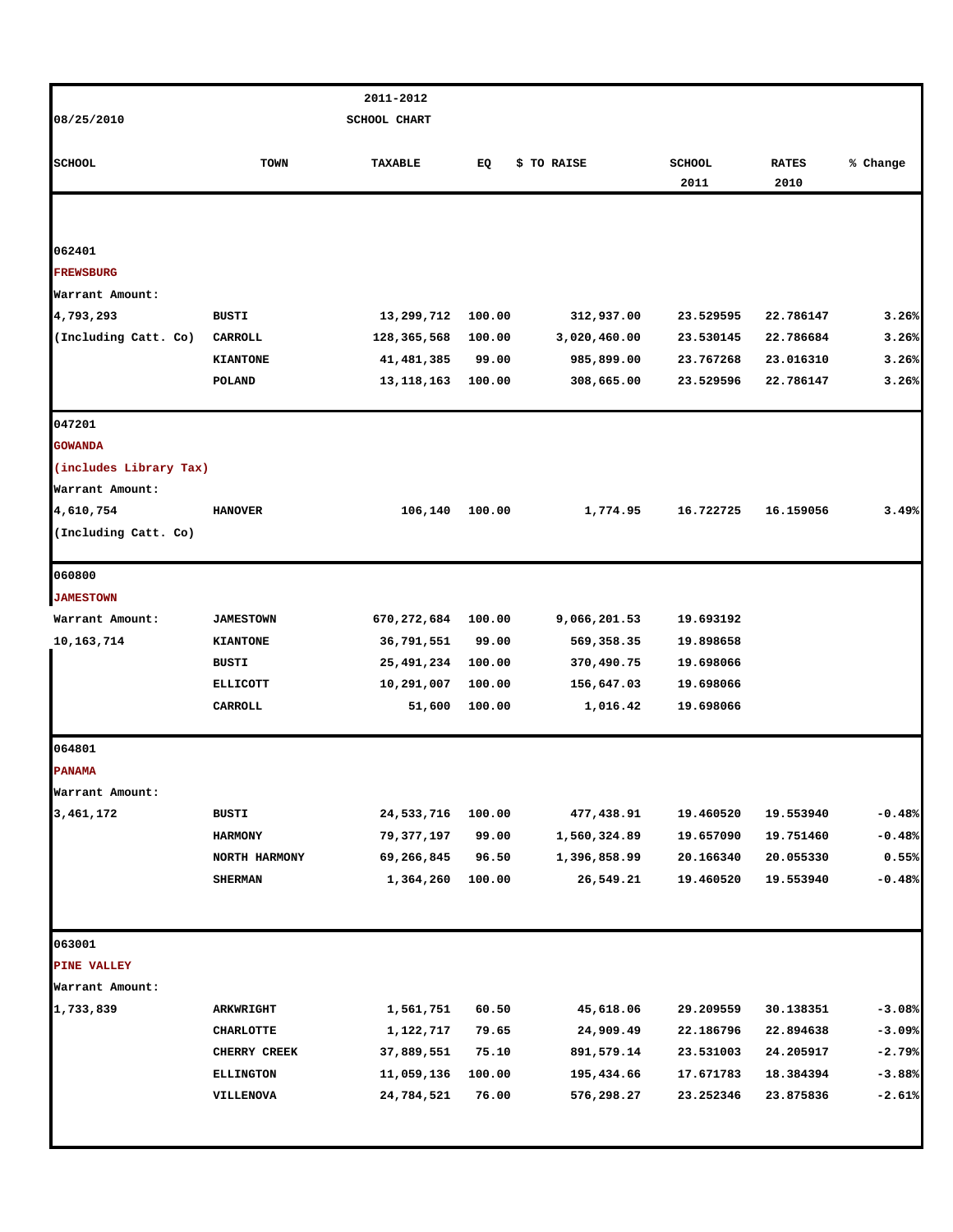|                               |                                   | 2011-2012                |        |                           |                        |                        |                      |
|-------------------------------|-----------------------------------|--------------------------|--------|---------------------------|------------------------|------------------------|----------------------|
| 08/25/2010                    |                                   | <b>SCHOOL CHART</b>      |        |                           |                        |                        |                      |
|                               |                                   |                          |        |                           |                        |                        |                      |
| <b>SCHOOL</b>                 | TOWN                              | TAXABLE                  | EQ     | \$ TO RAISE               | <b>SCHOOL</b>          | <b>RATES</b>           | % Change             |
|                               |                                   |                          |        |                           | 2011                   | 2010                   |                      |
| 047601                        |                                   |                          |        |                           |                        |                        |                      |
| <b>RANDOLPH</b>               |                                   |                          |        |                           |                        |                        |                      |
| (includes Library Tax)        |                                   |                          |        |                           |                        |                        |                      |
| Warrant Amount:               |                                   |                          |        |                           |                        |                        |                      |
| 4,838,815                     | <b>ELLINGTON</b>                  | 3,606,278                | 100.00 | 43,076.97                 | 11.944995              | 12.501630              | $-4.45%$             |
| (Including Catt. Co)          | POLAND                            | 4,825,477                | 100.00 | 57,640.31                 | 11.944995              | 12.501630              | $-4.45%$             |
|                               |                                   |                          |        |                           |                        |                        |                      |
| 066201                        |                                   |                          |        |                           |                        |                        |                      |
| <b>RIPLEY</b>                 |                                   |                          |        |                           |                        |                        |                      |
| Warrant Amount:               |                                   |                          |        |                           |                        |                        |                      |
| 2,164,753                     | RIPLEY                            | 75,463,603               | 100.00 | 2,164,753.00              | 28.482257              | 29.741199              | $-4.23%$             |
| 066601                        |                                   |                          |        |                           |                        |                        |                      |
| <b>SHERMAN</b>                |                                   |                          |        |                           |                        |                        |                      |
| Warrant Amount:               |                                   |                          |        |                           |                        |                        |                      |
| 2,267,115                     | CHAUTAUQUA                        | 12,699,700               | 100.00 | 220,581.00                | 17.368949              | 18.103730              | $-4.06%$             |
|                               | <b>CLYMER</b>                     | 675,446                  | 100.00 | 11,732.00                 | 17.368953              | 17.288667              | 0.46%                |
|                               | FRENCH CREEK                      | 3,902,252                | 100.00 | 67,778.00                 | 17.368950              | 17.288964              | 0.46%                |
|                               | <b>MINA</b>                       | 22,687,567               | 100.00 | 394,059.00                | 17.368949              | 17.289070              | 0.46%                |
|                               | NORTH HARMONY                     | 2,989,474                | 96.50  | 53,807.00                 | 17.998912              | 17.732538              | 1.50%                |
|                               | RIPLEY                            | 17,184,298               | 100.00 | 298,473.00                | 17.368949              | 17.289059              | 0.46%                |
|                               | <b>SHERMAN</b>                    | 58,164,771               | 100.00 | 1,010,261.00              | 17.368949              | 17.289056              | 0.46%                |
|                               | WESTFIELD                         | 10,176,568               | 84.00  | 210,424.00                | 20.677321              | 20.582188              | 0.46%                |
|                               |                                   |                          |        |                           |                        |                        |                      |
| 064601                        |                                   |                          |        |                           |                        |                        |                      |
| <b>SILVER CREEK</b>           |                                   |                          |        |                           |                        |                        |                      |
| (includes Library Tax)        |                                   |                          |        |                           |                        |                        |                      |
| Warrant Amount:               | <b>HANOVER</b>                    | 251,463,236              | 100.00 | 4,442,307.33              | 17.665832              | 17.399819              | 1.53%                |
| 5,503,504                     | <b>SHERIDAN</b>                   | 41,902,385               | 70.00  | 1,057,487.31              | 25.236924              | 24.856858              | 1.53%                |
| (Including Erie Co)           |                                   |                          |        |                           |                        |                        |                      |
| 062201                        |                                   |                          |        |                           |                        |                        |                      |
| <b>SOUTHWESTERN</b>           |                                   |                          |        |                           |                        |                        |                      |
|                               |                                   |                          |        |                           |                        |                        |                      |
| Warrant Amount:<br>11,878,339 | BUSTI                             | 421,226,957              | 100.00 | 8,351,851.00              | 19.827438              | 19.834460              | $-0.04%$<br>$-0.04%$ |
|                               | <b>ELLICOTT</b><br><b>HARMONY</b> | 175,337,906<br>2,495,856 | 100.00 | 3,476,501.00<br>49,986.00 | 19.827438<br>20.027715 | 19.834460<br>20.034808 | $-0.04%$             |
|                               |                                   |                          | 99.00  |                           |                        |                        |                      |